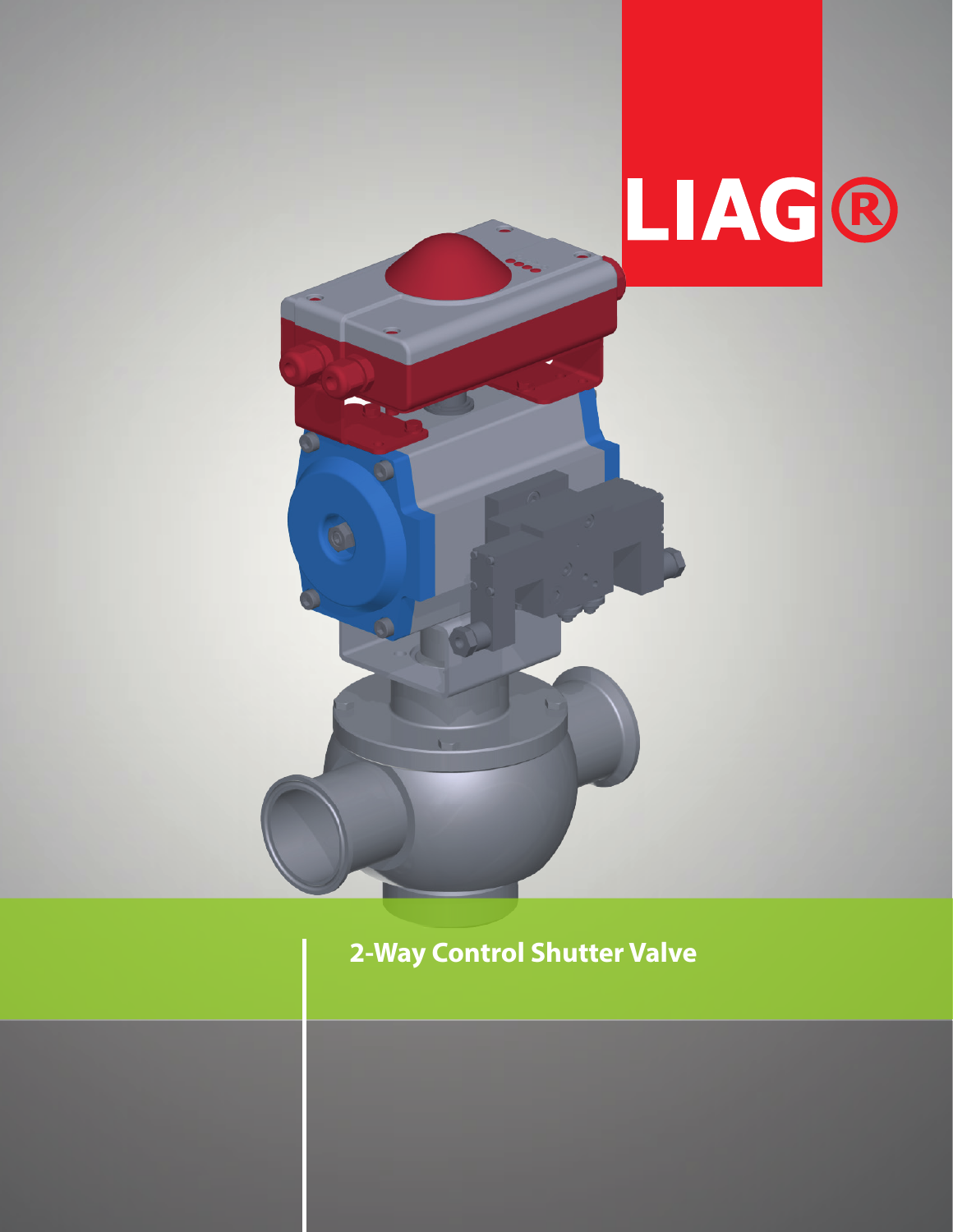# **2-Way Control Arc Valve**



### **Ideal for controlling sensitive media containing solid particles**

On account of their favorable flow characteristic LIAG® free flow shutter valves are particularly suited for proportioning viscous and pasty products. Depending on the product to be proportioned LIAG® control shutter valves can be delivered with various shutter qualities and linearization inserts. Control is performed via a standard 4-20mA (0-10V) electropneumatic actuator.

The control characteristic / rate of flow or the control range can be adapted to customer requirements.

### **Features**

- No dead pockets
- CIP/SIP capability<br>• Product-saving pro
- Product-saving proportioning
- No product remainders or sticking of solid particles
- Full linearization option of control characteristic
- Minimum number of components and wearing parts
- Can be completely dismantled even when welded in place
- 3-A 51-01 and FDA compliance
- Identical wearing and spare parts as shutter valves
- CRN

## **Flow characteristic LIAG® control arc valve**

Kv-value [%]